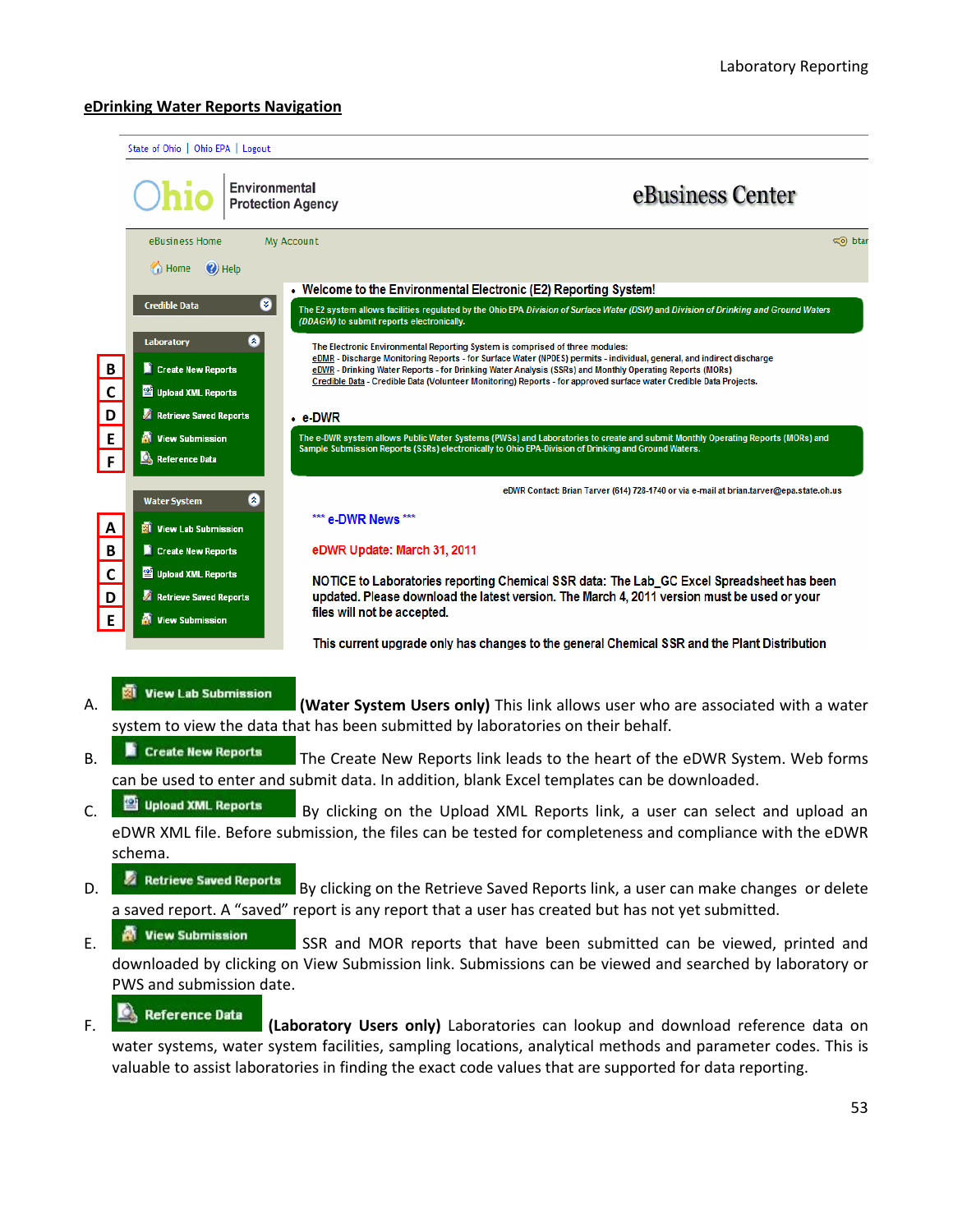Certified Laboratories are required to submit all their Public Drinking Water samples to Ohio EPA using **electronic Drinking Water Reports (eDWR)**. This includes Microbiological and Chemical sample submission reports. Compliance samples, must be reported by the  $10<sup>th</sup>$  day of the month following sample collection with the exception of Positive Coliform, Repeat Coliform and MCL exceedances, these samples must be reported within 24 hours of the completion of the analysis.

In order for the files to be processed and the Water system to receive credit for sampling, water system and sample location information must be correct and accurate. eDWR has a laboratory reference menu that contains all PWS ID, Facility ID, Sample point and analytical method information. Additionally Ohio EPA's website has every Public Water System's Sample Monitoring schedule posted for reference.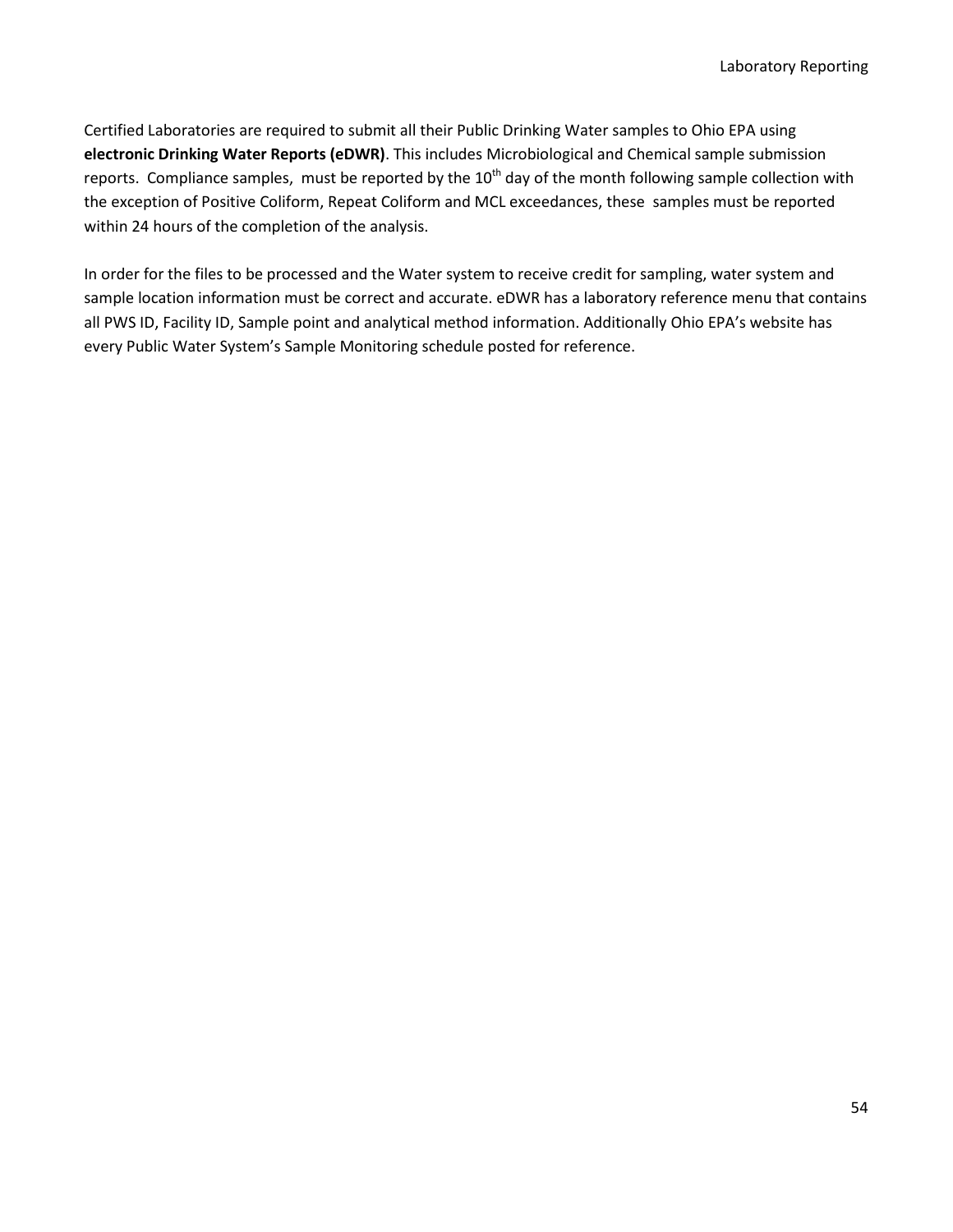# **Data requirements for reporting Coliform SSR samples**

| Lab Sample Number*                               | Enter the sample number issued by the reporting lab. Sample numbers are<br>limited to 10 digits. The exact same sample number cannot appear from the<br>same lab on more than one report in one calendar year. It is recommended that<br>sample numbers not be re-used from year to year. If possible add a year to<br>the sample number. i.e 12xxxxx for 2012 |                                                                                                                                                                                                                                                                                                                                                |  |  |  |  |  |  |
|--------------------------------------------------|----------------------------------------------------------------------------------------------------------------------------------------------------------------------------------------------------------------------------------------------------------------------------------------------------------------------------------------------------------------|------------------------------------------------------------------------------------------------------------------------------------------------------------------------------------------------------------------------------------------------------------------------------------------------------------------------------------------------|--|--|--|--|--|--|
| Analytical Lab Certification<br>Number*          | Enter the certification number of the lab which analyzed the sample.                                                                                                                                                                                                                                                                                           |                                                                                                                                                                                                                                                                                                                                                |  |  |  |  |  |  |
| PWS ID Number*                                   | Enter the Public Water System Identification (PWS ID) Number assigned by<br>Ohio EPA beginning with "OH".                                                                                                                                                                                                                                                      |                                                                                                                                                                                                                                                                                                                                                |  |  |  |  |  |  |
| Water Facility State Code*                       |                                                                                                                                                                                                                                                                                                                                                                | Enter the STU ID or the specific Facility code assigned to the location the<br>sample was collected (STU, Well, Intake, Distribution, etc). Routine<br>Distribution samples will use the Code DS1. These codes can be looked up in<br>the reference data menu of eDWR and are indicated on the Sample schedule<br>issued to each water system. |  |  |  |  |  |  |
| Sample Monitoring Point*                         | menu of eDWR)                                                                                                                                                                                                                                                                                                                                                  | Enter the Sample Monitoring Point assigned to this sample location, i.e., EP001,<br>RS002, MR000, GWR001 etc. (These codes can be found in the reference data                                                                                                                                                                                  |  |  |  |  |  |  |
| Sample Collection Date*                          |                                                                                                                                                                                                                                                                                                                                                                | Enter the date (Month/Day/Year) which the sample was taken.                                                                                                                                                                                                                                                                                    |  |  |  |  |  |  |
| Sample Collection Time                           |                                                                                                                                                                                                                                                                                                                                                                | Enter the time the sample was taken - HHMM                                                                                                                                                                                                                                                                                                     |  |  |  |  |  |  |
| Sample Collector*                                |                                                                                                                                                                                                                                                                                                                                                                | Enter the name of the person who collected the sample.                                                                                                                                                                                                                                                                                         |  |  |  |  |  |  |
| Sample Collector Phone<br>Number* (Numbers Only) |                                                                                                                                                                                                                                                                                                                                                                | Enter the phone number of the person who collected the sample. 10 digits with<br>no spaces, dashes or parenthesis                                                                                                                                                                                                                              |  |  |  |  |  |  |
| Lab Receipt Date                                 |                                                                                                                                                                                                                                                                                                                                                                | Enter the date (Month/Day/Year) which the sample was received at the lab.                                                                                                                                                                                                                                                                      |  |  |  |  |  |  |
| Sample Rejection Reason                          |                                                                                                                                                                                                                                                                                                                                                                | Select from the dropdown list the reason the entire sample was rejected for<br>analysis. Leave Blank if sample was analyzed                                                                                                                                                                                                                    |  |  |  |  |  |  |
| Sample Type*                                     | Special-Noncompliance.                                                                                                                                                                                                                                                                                                                                         | Select from the dropdown list the Sample Type being submitted. Note:<br>Compliance samples are scheduled and required. All other samples are                                                                                                                                                                                                   |  |  |  |  |  |  |
|                                                  | Routine                                                                                                                                                                                                                                                                                                                                                        | Scheduled Compliance Samples and follow-up Temporary<br>Routines                                                                                                                                                                                                                                                                               |  |  |  |  |  |  |
|                                                  | Repeat                                                                                                                                                                                                                                                                                                                                                         | Sample required as a follow-up to a positive routine sample.<br>Requires the original positive routine sample number.                                                                                                                                                                                                                          |  |  |  |  |  |  |
|                                                  | Special                                                                                                                                                                                                                                                                                                                                                        | Special purpose samples are for: new mains, new well samples,<br>and special investigations, etc.                                                                                                                                                                                                                                              |  |  |  |  |  |  |
|                                                  | Confirmation                                                                                                                                                                                                                                                                                                                                                   | Requires original positive routine sample number                                                                                                                                                                                                                                                                                               |  |  |  |  |  |  |
|                                                  | Triggered                                                                                                                                                                                                                                                                                                                                                      | Raw sample required under the groundwater rule. This sample<br>will generally be reported using Sample Point GWR00X and The<br>STUID for the Water Facility State Code. Triggered sample<br>require the original positive sample number, the same as if it<br>were a repeat sample.                                                            |  |  |  |  |  |  |
| <b>Repeat Location Code</b>                      | location                                                                                                                                                                                                                                                                                                                                                       | Select from the dropdown list the location relative to the original positive sample                                                                                                                                                                                                                                                            |  |  |  |  |  |  |
| Original Lab Sample Number                       | If the Sample Type is Repeat, Confirmation or Triggered then the Original<br>Routine Positive Sample number is required to be reported on this line.                                                                                                                                                                                                           |                                                                                                                                                                                                                                                                                                                                                |  |  |  |  |  |  |
| <b>Collection Address</b>                        | Enter the street address where the sample was taken, example: 1847 Main<br>Street. Or enter a description of the tap where the sample was taken, example:<br>Women's<br>Restroom, or Kitchen Hand Sink.                                                                                                                                                        |                                                                                                                                                                                                                                                                                                                                                |  |  |  |  |  |  |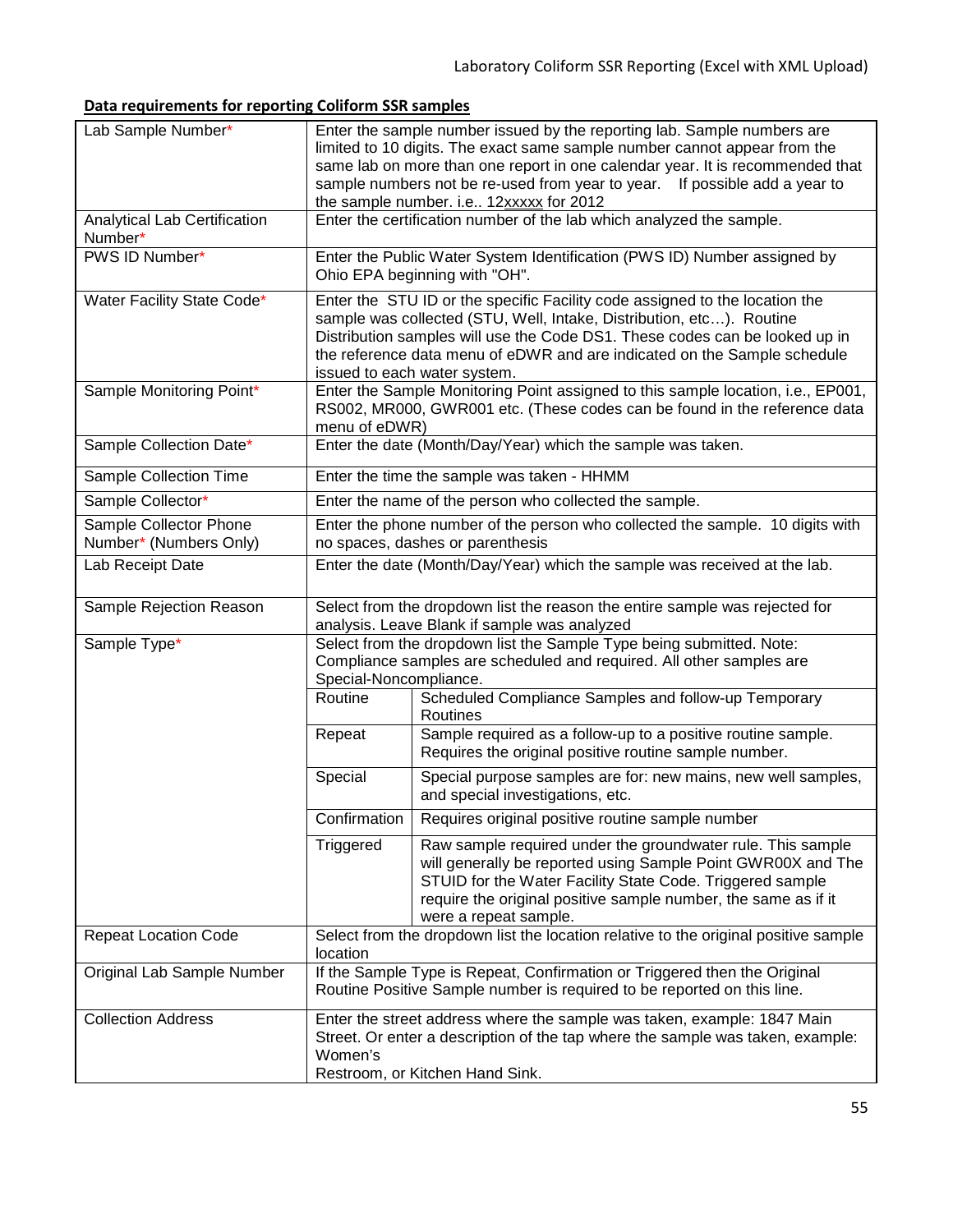| Analyte Code*                                                                                                                                       | Select the Appropriate SDWIS Code and analyte name from the list. All samples<br>must have a Total Coliform (3100) result. If the sample is TC positive, then the<br>E. Coli or Fecal Coliform result is required on the next line of the spreadsheet. |                                                                                                                                                                         |  |  |  |  |  |  |  |  |
|-----------------------------------------------------------------------------------------------------------------------------------------------------|--------------------------------------------------------------------------------------------------------------------------------------------------------------------------------------------------------------------------------------------------------|-------------------------------------------------------------------------------------------------------------------------------------------------------------------------|--|--|--|--|--|--|--|--|
| <b>Analysis Start Date</b>                                                                                                                          |                                                                                                                                                                                                                                                        | Enter the date that incubation was started                                                                                                                              |  |  |  |  |  |  |  |  |
| <b>Analysis Start Time</b>                                                                                                                          |                                                                                                                                                                                                                                                        | Enter the time that incubation was started                                                                                                                              |  |  |  |  |  |  |  |  |
| Analysis Completion Date*                                                                                                                           |                                                                                                                                                                                                                                                        | Enter the date the analysis was completed                                                                                                                               |  |  |  |  |  |  |  |  |
| <b>Analysis Completion Time</b>                                                                                                                     |                                                                                                                                                                                                                                                        | Enter the time the analysis was completed                                                                                                                               |  |  |  |  |  |  |  |  |
| Data Quality Accept/Reject                                                                                                                          | list                                                                                                                                                                                                                                                   | Select accepted or rejected depending on the validity of the sample result. If no<br>result is obtained for a coliform analysis, select the appropriate reason from the |  |  |  |  |  |  |  |  |
| Data Quality Reason                                                                                                                                 |                                                                                                                                                                                                                                                        | Required if Data Quality is rejected, select the reason from the list.                                                                                                  |  |  |  |  |  |  |  |  |
| Analysis Method Code*                                                                                                                               |                                                                                                                                                                                                                                                        | Indicate the method used to perform the analysis. (9223B-PA, COLISURE-PA<br>etc.) (These codes can be looked up in the reference data menu of eDWR)                     |  |  |  |  |  |  |  |  |
| Microbe Presence Indicator                                                                                                                          | Select Presence or Absence as appropriate                                                                                                                                                                                                              |                                                                                                                                                                         |  |  |  |  |  |  |  |  |
| Quantitray                                                                                                                                          | Count                                                                                                                                                                                                                                                  | Number of microbial units (Values >0 indicate a positive result)                                                                                                        |  |  |  |  |  |  |  |  |
| Reporting                                                                                                                                           | Count Type                                                                                                                                                                                                                                             | Type of microbial unit being counted. MPN - Most Probable<br>Number                                                                                                     |  |  |  |  |  |  |  |  |
| <b>Fields</b>                                                                                                                                       | <b>Count Units</b>                                                                                                                                                                                                                                     | Units of measure for the microbial result count. 100 Milliliters                                                                                                        |  |  |  |  |  |  |  |  |
|                                                                                                                                                     | Interference                                                                                                                                                                                                                                           | Select from the dropdown list if these factors influenced the<br>result. Interference will require the Data Quality field to be<br>Rejected                             |  |  |  |  |  |  |  |  |
| <b>Free Chlorine Residual</b>                                                                                                                       |                                                                                                                                                                                                                                                        | Enter the free chlorine residual present when the coliform sample is collected if<br>chlorine is added to maintain a residual in the distribution system. (mg/L)        |  |  |  |  |  |  |  |  |
| <b>Total Chlorine Residual</b>                                                                                                                      | Enter the total chlorine residual present when the coliform sample is collected if<br>chlorine is added to maintain a residual in the distribution system. (mg/L)                                                                                      |                                                                                                                                                                         |  |  |  |  |  |  |  |  |
| Include any additional information to further describe Data Quality Results or<br>Comments<br>any other pertinent information about sample results. |                                                                                                                                                                                                                                                        |                                                                                                                                                                         |  |  |  |  |  |  |  |  |
| Analyst #*                                                                                                                                          |                                                                                                                                                                                                                                                        | Enter the number assigned by the Ohio EPA for the approved analyst.                                                                                                     |  |  |  |  |  |  |  |  |

## **Examples of Water Facility State Code and Sample Point ID Pairs:**

| <b>Sample Location</b>     | <b>Sample Point ID</b> | <b>Water Facility State Code</b> |
|----------------------------|------------------------|----------------------------------|
| <b>Distribution Sample</b> | <b>DS000</b>           | DS1 (Distribution)               |
| Entry Point STU #1         | EP001                  | 2562342 (STU ID)                 |
| Entry Point STU #2         | EP002                  | 2561212 (STU ID)                 |
| Well #1 Raw Sample         | <b>RS001</b>           | WL001 (Well ID)                  |
| Well #1 Raw Sample         | <b>GWR001</b>          | 2562342 (STU ID)                 |

**NOTE:** Most Coliform samples are distribution samples and will be reported as DS1 and DS000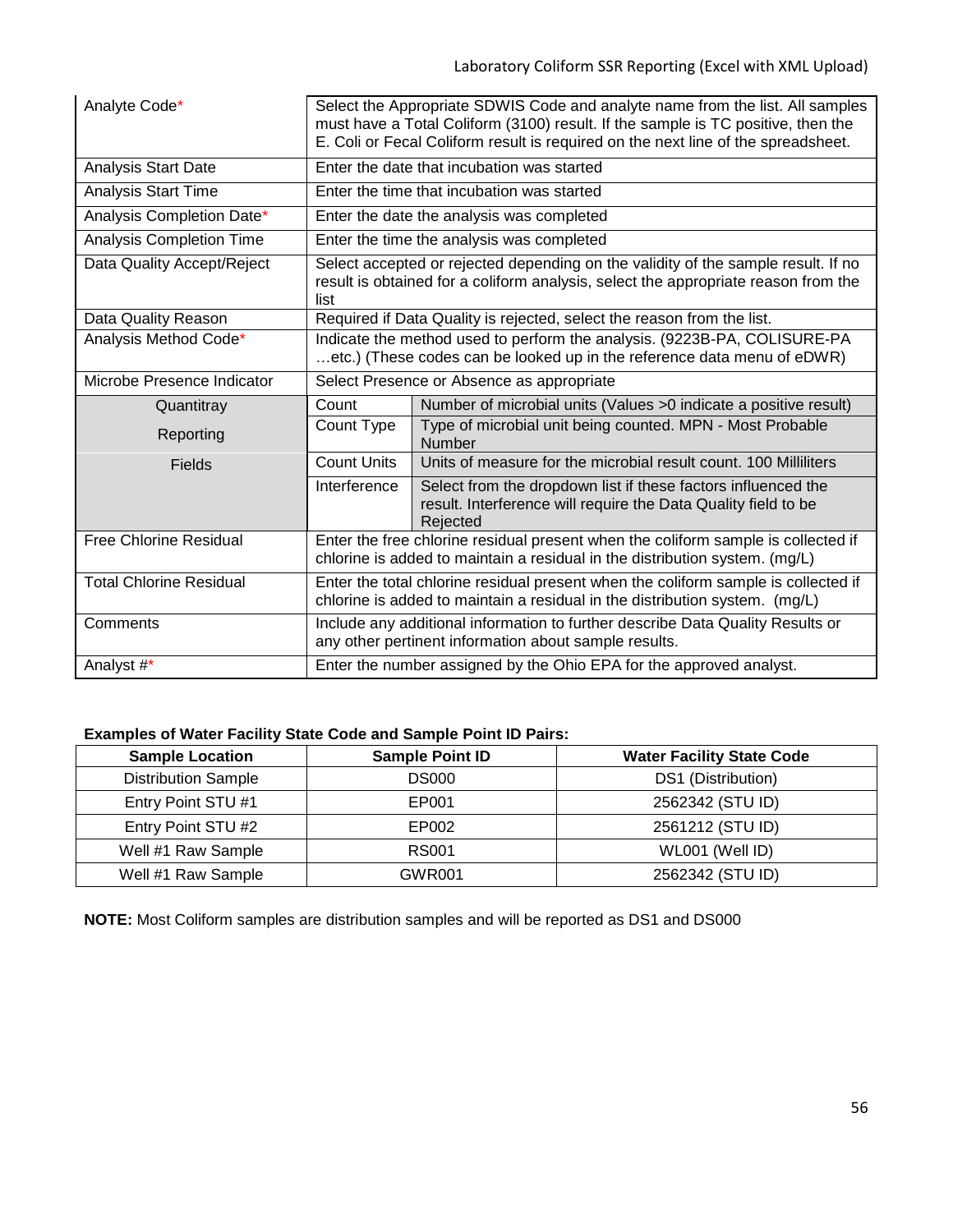### **Create a new Coliform SSR (Online Entry)**

- **1.** Log into eDWR
- **2.** Select **eDrinking Water Reports**.
- **3.** Select **Create New Reports** from the Laboratory Menu.



4. Select the correct Laboratory from the drop-down list.

| Safe Drinking Water Reports for: SDWIS TEST LAB |                                  |                  |       |                |                     |            |  |  |  |
|-------------------------------------------------|----------------------------------|------------------|-------|----------------|---------------------|------------|--|--|--|
| <b>Form Type</b>                                | <b>Description</b>               | <b>View Form</b> |       | Download       | <b>Online Entry</b> |            |  |  |  |
| <b>Generic Chemical Analysis</b>                | <b>Generic Chemical Analysis</b> | View             | ≌ XML | <b>X</b> Excel | Entry               | Copy/Paste |  |  |  |
| <b>Generic Coliform Analysis</b>                | Generic Coliform Analysis        | View             | ≌ XML | $X$ Excel      | Entry               | Copy/Paste |  |  |  |

- **5. Online Entry** Select **"Entry"** for Generic Coliform Analysis.
- **6. Select Add Record**

| <b>Coliform Sample Submission Report (SSR)</b>                                               |                                                                                     |                                |                                            |                                                   |                                   |  |  |  |  |  |
|----------------------------------------------------------------------------------------------|-------------------------------------------------------------------------------------|--------------------------------|--------------------------------------------|---------------------------------------------------|-----------------------------------|--|--|--|--|--|
| <b>Laboratory Name:</b><br><b>SDWIS TEST LAB</b>                                             |                                                                                     |                                |                                            |                                                   |                                   |  |  |  |  |  |
| <b>Laboratory Certification Number: 0000</b>                                                 |                                                                                     |                                |                                            |                                                   |                                   |  |  |  |  |  |
| <b>Report Form ID:</b>                                                                       | 78956                                                                               |                                |                                            |                                                   |                                   |  |  |  |  |  |
| Exit<br><b>Submit to EPA</b><br><b>Add Record</b>                                            | Delete Selected Record(s)                                                           |                                |                                            |                                                   |                                   |  |  |  |  |  |
|                                                                                              |                                                                                     | <b>Sample Information</b>      |                                            |                                                   |                                   |  |  |  |  |  |
| <b>Delete</b><br><b>Edit</b><br><b>Record</b><br><b>Record</b><br><b>Record</b><br><b>ID</b> | <b>Analytical Lab</b><br>Lab Sample<br><b>Certification Number</b><br><b>Number</b> | <b>PWS ID</b><br><b>Number</b> | <b>Sample</b><br><b>Collection</b><br>Date | <b>Sample</b><br><b>Collection</b><br><b>Time</b> | <b>Sample</b><br><b>Collector</b> |  |  |  |  |  |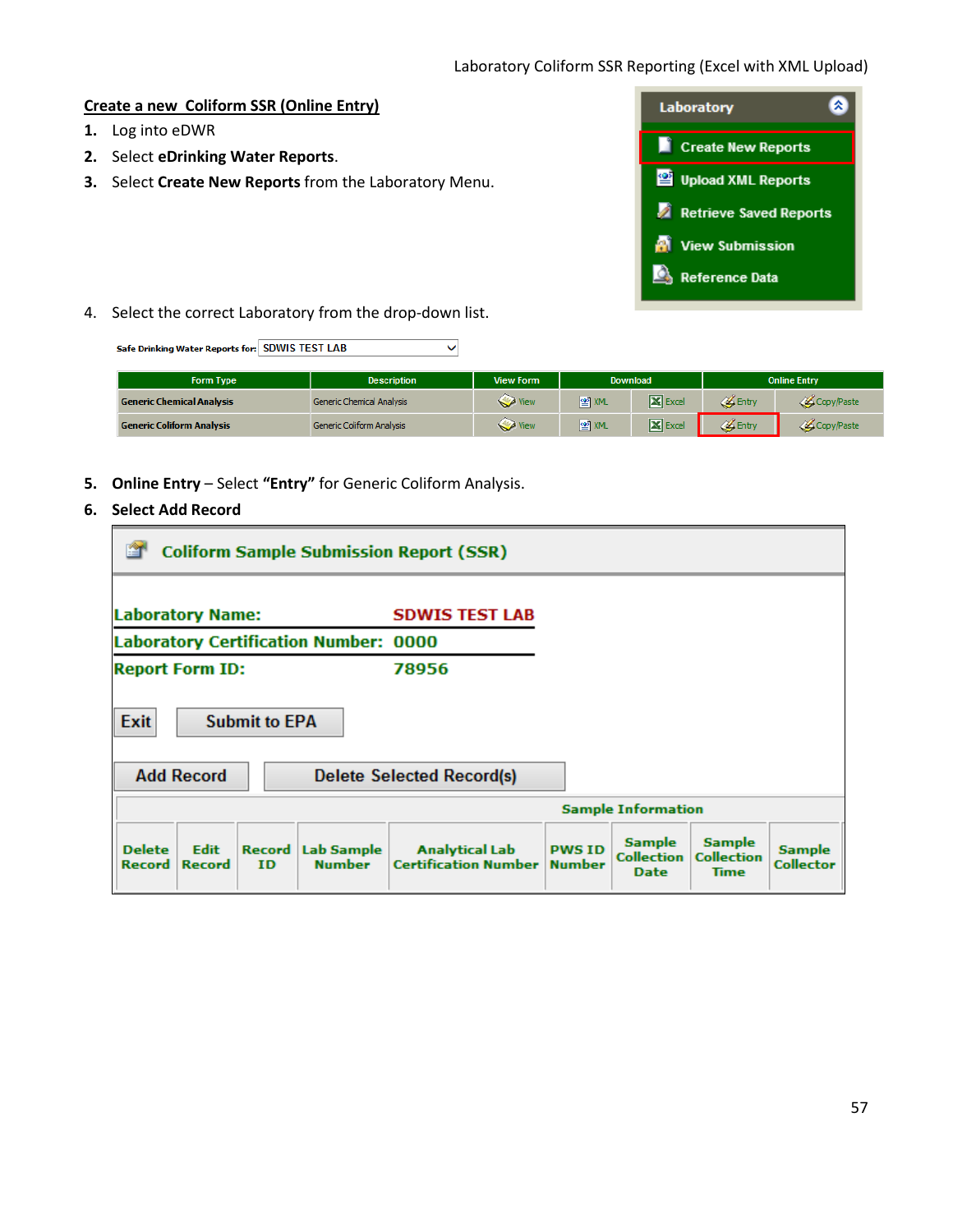**7. Enter sample data and results:**

| <b>Record ID</b>                                   | $<$ NEW $>$              |
|----------------------------------------------------|--------------------------|
| Lab Sample Number*                                 |                          |
| Analytical Lab Certification Number*               |                          |
| <b>PWS ID Number*</b>                              |                          |
| <b>Water Facility State Code</b>                   |                          |
| <b>Sample Monitoring Point*</b>                    |                          |
| Sample Collection Date*                            | m                        |
| <b>Sample Collection Time (HHMM)</b>               |                          |
| Sample Collector*                                  |                          |
| Sample Collector Phone #* (ex: 6145551212)         |                          |
| <b>Lab Receipt Date</b>                            | 罰                        |
| <b>Sample Rejection Reason</b>                     | Select                   |
| Sample Type*                                       | Select<br>▼              |
| <b>Repeat Location Code</b>                        | Select<br>$\blacksquare$ |
| <b>Original Lab Sample Number</b>                  |                          |
| Collection Address/Street Address or Tap Location* |                          |
| Analyte Code*                                      | Select<br>₩              |
| <b>Analysis Start Date</b>                         | <u>mm</u><br><b>HH</b>   |
| <b>Analysis Start Time (HHMM)</b>                  |                          |
| <b>Analysis Completion Date</b>                    | 靊                        |
| <b>Analysis Completion Time (HHMM)</b>             |                          |
|                                                    |                          |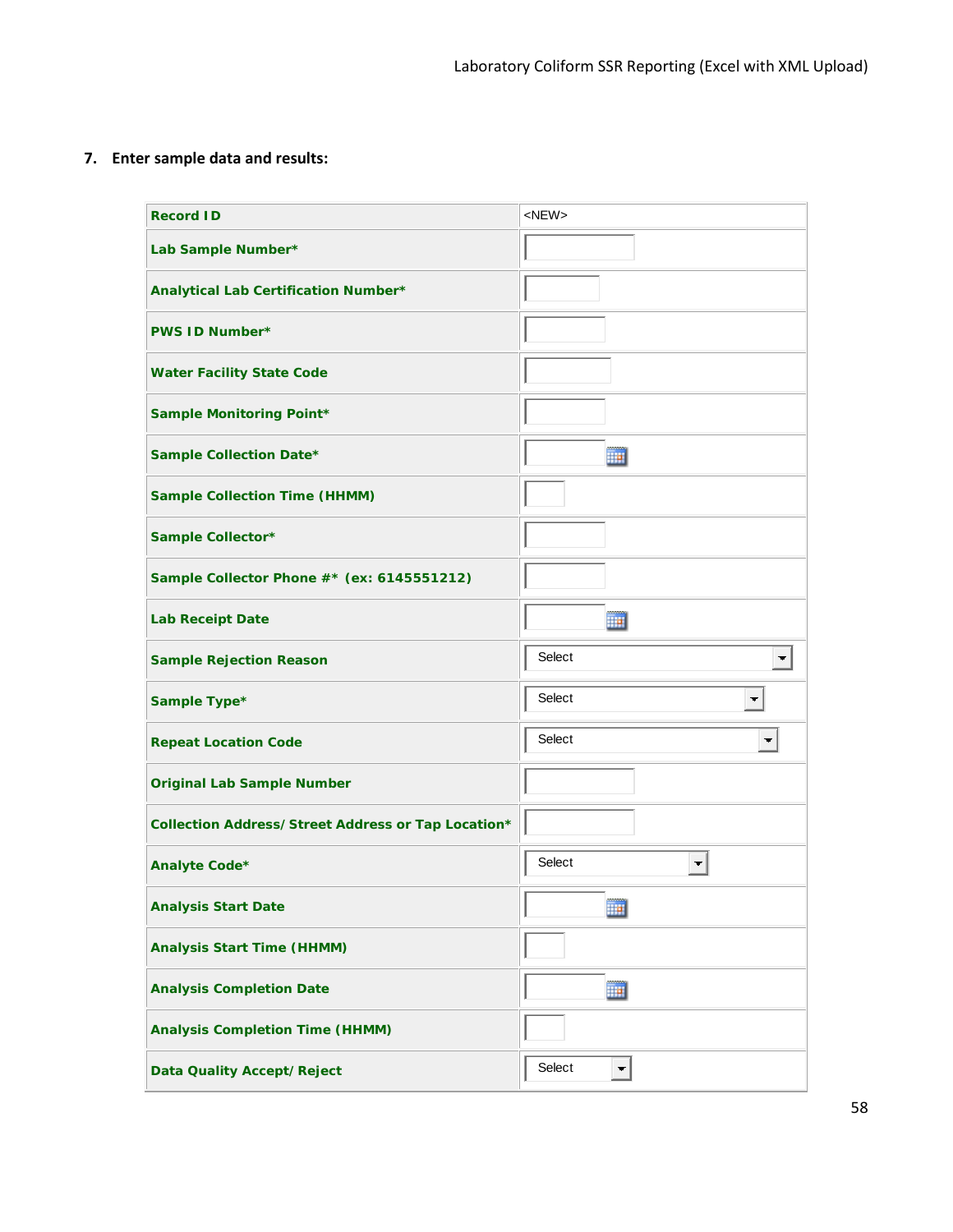| <b>Data Quality Reason</b>        | Select<br>$\blacksquare$             |
|-----------------------------------|--------------------------------------|
| Analysis Method Code*             |                                      |
| <b>Microbe Presence Indicator</b> | Select<br>$\blacksquare$             |
| Count                             |                                      |
| <b>Count Type</b>                 | Select<br>$\blacksquare$             |
| <b>Count Units</b>                | Select<br>$\overline{\phantom{a}}$   |
| <b>Interference</b>               | Select<br>$\blacksquare$             |
| <b>Free Chlorine Residual</b>     |                                      |
| <b>Total Chlorine Residual</b>    |                                      |
| <b>Comments</b>                   | $\left\vert \mathbf{p}\right\rangle$ |
| Analyst #*                        |                                      |

Cancel Validate **Validate and Save** 

**8.** Select **Validate and Save** and then **OK** to confirm



9. A second message box will appear asking if you need to add another result (an E.Coli result) to this sample. If you are adding E.Coli select **OK**, and enter the E.Coli Results. If not, and you want to add your next sample select **Cancel**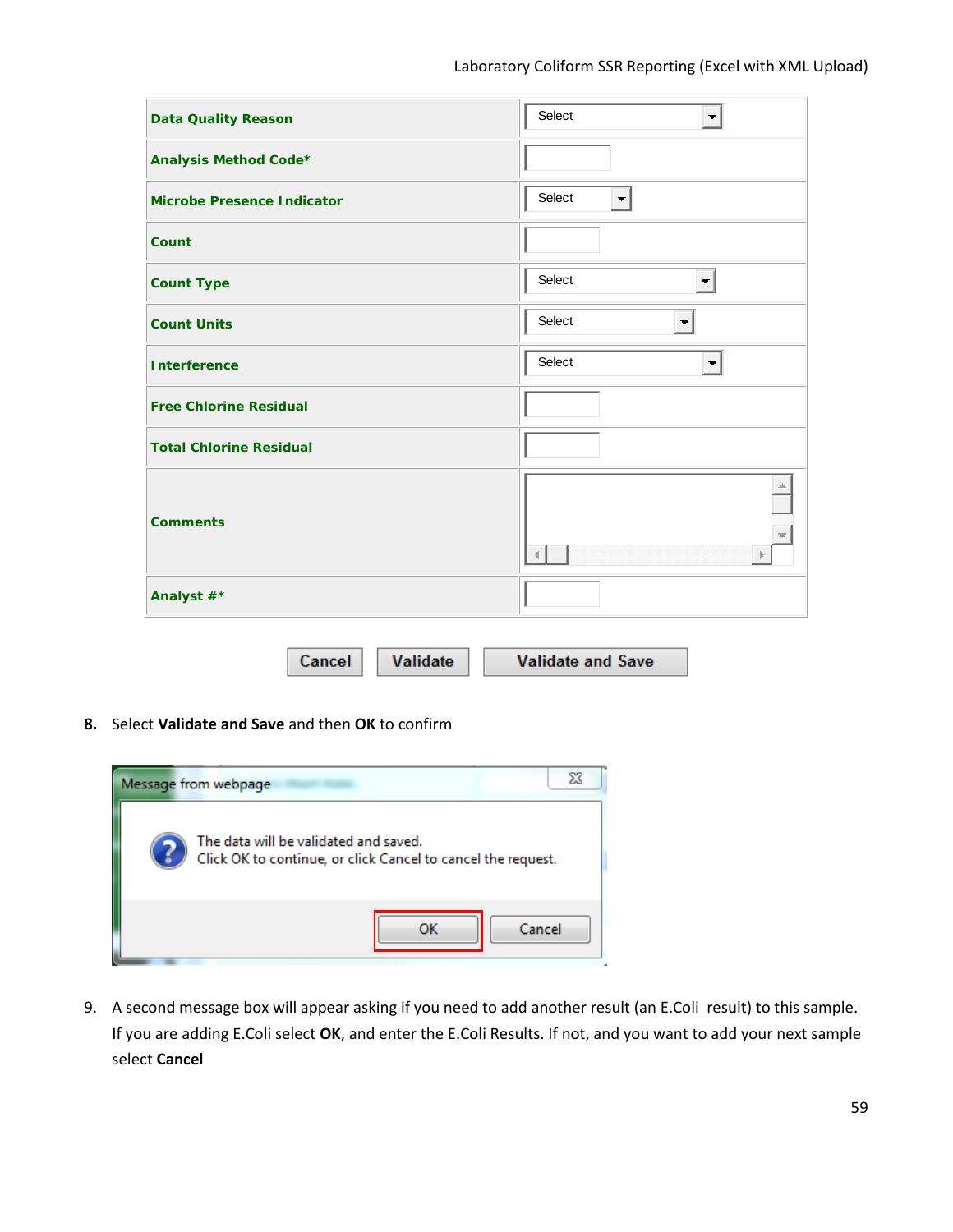

**OK** – To add E.Coli Result

**Cancel** – To save and add a new sample

**ADD E.Coli Results:** This step is optional for Total Coliform Negative Samples, but required for Total Coliform Positive results. By selecting **OK** you will return to the data entry screen that is already populated with the sample information. You will need to update the analyte code and Results field for E.Coli in the form and select validate and save.

- 10. Selecting Cancel, saves the results and returns to where you can add the next sample (Step 6).
- 11. Continue adding samples until complete.
- 12. When completed, double check the results and Select **Submit to EPA**

| 图                                                | <b>Coliform Sample Submission Report (SSR)</b>                                                             |        |                                              |                                                      |                                |                                                   |                                                   |                                   |                                             |                                            |                                                   |                                                    |                     |
|--------------------------------------------------|------------------------------------------------------------------------------------------------------------|--------|----------------------------------------------|------------------------------------------------------|--------------------------------|---------------------------------------------------|---------------------------------------------------|-----------------------------------|---------------------------------------------|--------------------------------------------|---------------------------------------------------|----------------------------------------------------|---------------------|
| <b>Laboratory Name:</b><br><b>SDWIS TEST LAB</b> |                                                                                                            |        |                                              |                                                      |                                |                                                   |                                                   |                                   |                                             |                                            |                                                   |                                                    |                     |
|                                                  |                                                                                                            |        | <b>Laboratory Certification Number: 0000</b> |                                                      |                                |                                                   |                                                   |                                   |                                             |                                            |                                                   |                                                    |                     |
| <b>Report Form ID:</b>                           |                                                                                                            |        |                                              | 78956                                                |                                |                                                   |                                                   |                                   |                                             |                                            |                                                   |                                                    |                     |
| Exit                                             | <b>Submit to EPA</b><br><b>Add Record</b><br><b>Delete Selected Record(s)</b><br><b>Sample Information</b> |        |                                              |                                                      |                                |                                                   |                                                   |                                   |                                             |                                            |                                                   |                                                    |                     |
| <b>Delete</b><br><b>Record</b>                   | Edit<br><b>Record</b>                                                                                      | ID     | <b>Record Lab Sample</b><br><b>Number</b>    | <b>Analytical Lab</b><br><b>Certification Number</b> | <b>PWS ID</b><br><b>Number</b> | <b>Sample</b><br><b>Collection</b><br><b>Date</b> | <b>Sample</b><br><b>Collection</b><br><b>Time</b> | <b>Sample</b><br><b>Collector</b> | <b>Sample</b><br><b>Collector</b><br>Phone# | <b>Sample Type</b>                         | Original<br>Lab<br><b>Sample</b><br><b>Number</b> | <b>Street</b><br><b>Address</b><br><b>Location</b> | <b>Analyte Code</b> |
|                                                  | B                                                                                                          | 143743 | OH2599912                                    | 8000                                                 | OH2599912                      | 03/01/2014                                        | 09:30 AM                                          |                                   | Brian Tarver 6145551212                     | Routine-Compliance                         |                                                   | 123 Main St                                        | 3100                |
|                                                  | B                                                                                                          | 143749 | OH2599912                                    | 8000                                                 | OH2599912                      | 03/01/2014                                        | 09:30 AM                                          |                                   |                                             | Brian Tarver 6145551212 Routine-Compliance |                                                   | 123 Main St                                        | 3014                |

- 13. Check the Certify checkbox, enter PIN, Security Answer and select Submit.
- 14. The confirmation screen and email only indicates that you have successfully uploaded your report and does **NOT** mean it has been accepted and processed by Ohio EPA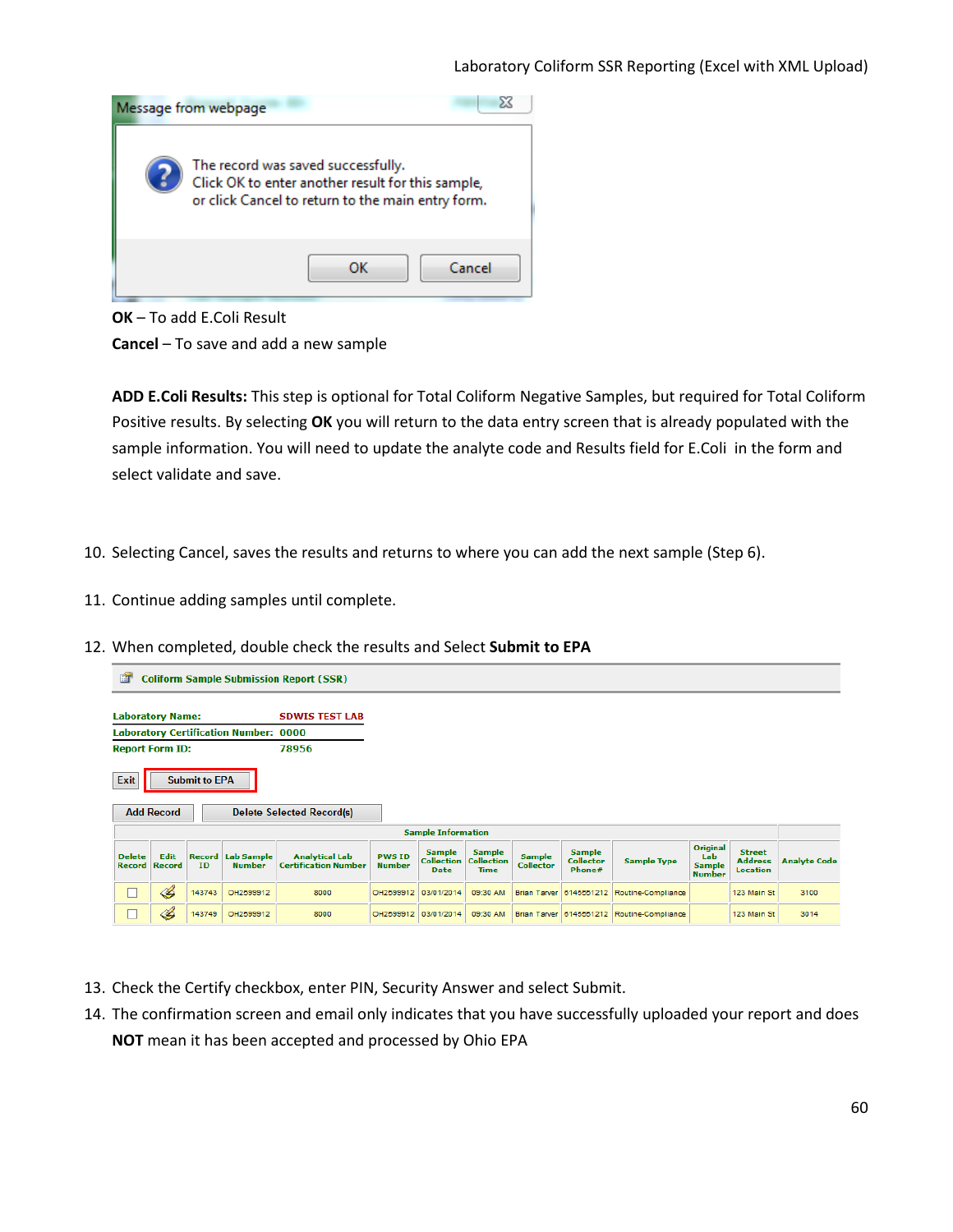

15. Select "**View Submissions**" and verify the report status:

Select the **Lab Name** and the **Date Range** for the for the submission you are searching to view

|                                                                                                                                                                                          | View Lab Reports View Lab Samples<br>View Lab Submissions |
|------------------------------------------------------------------------------------------------------------------------------------------------------------------------------------------|-----------------------------------------------------------|
|                                                                                                                                                                                          |                                                           |
| <b>View Laboratory Submissions</b>                                                                                                                                                       |                                                           |
| $\Box$ Search Panel                                                                                                                                                                      |                                                           |
| DDAGW REPORTING LABORATORY-C V<br>Lab Name:<br>All<br><b>Submission Status:</b><br>$\checkmark$<br>$EDWR$ $\vee$<br>Program:<br>GO<br>and 12/17/2013<br>Submitted between: 8/1/2013<br>画 |                                                           |

Status: *S* Processed & Rejected & Received & Resubmitted

| Edit          | <b>Download</b> | <b>Chain of Custody</b> | Sub. ID | <b>Previous</b><br>Sub. ID | <b>Received Date</b> | <b>Status</b> | <b>Status Date</b>  | <b>Submit User</b>  |
|---------------|-----------------|-------------------------|---------|----------------------------|----------------------|---------------|---------------------|---------------------|
| $\mathscr{L}$ | <b>EXML</b> TXT | ❤                       | 373433  |                            | 12/09/2013 14:14:38  | ℐ             | 12/09/2013 14:14:39 | <b>Brian Tarver</b> |
| $\mathscr{A}$ | 图 XML           | ❤                       | 373429  |                            | 12/09/2013 14:13:16  | ♨             | 12/09/2013 14:13:10 | <b>Brian Tarver</b> |
| $\mathscr{L}$ | <b>EXML</b> TXT | ❤                       | 358278  |                            | 10/04/2013 08:06:04  | ℐ             | 10/04/2013 08:06:05 | <b>Brian Tarver</b> |

Status: C Processed & Rejected & Received & Resubmitted

- **Processed**: Report has been received and accepted into our system.
- **Rejected**: Report must be retrieved, corrected and re-submitted.
- **Received**: Report has been uploaded but not yet processed.
- **Resubmitted**: Report has been retrieved, corrected and re-submitted.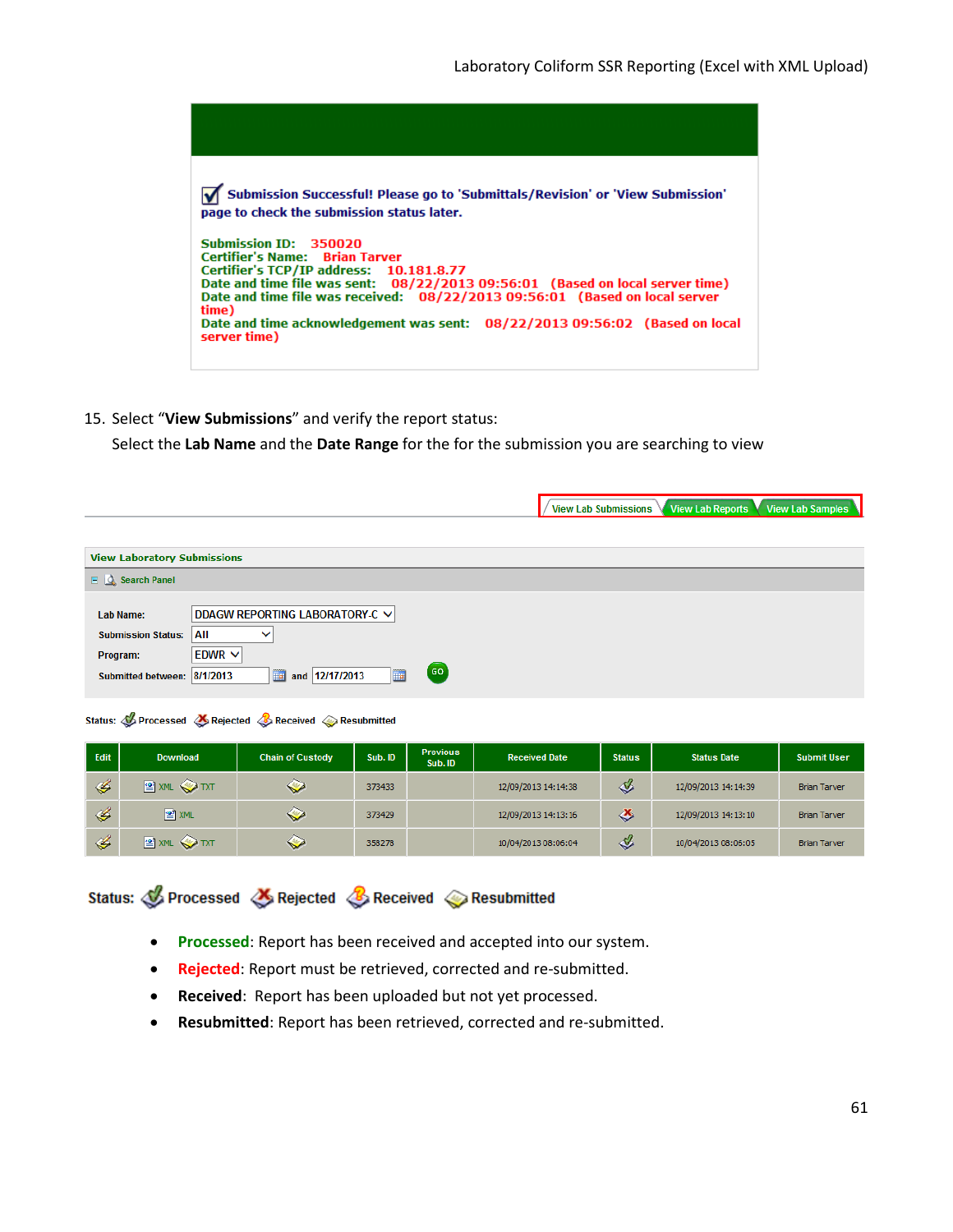View Lab Submissions View Lab Reports View Lab Samples

View Lab Submissions View Lab Reports View Lab Samples

Note that there are three Tabs at the top lf the View submission screen. Each tab gives a little different information.

• **View Lab Submissions**: Displays When and Who submitted the report and an edit icon to be used when correcting a rejected report. On this tab, **the Red Rejected "X"** symbol is a link that will display the reason the file was rejected.

| Edit          | <b>Download</b>      | <b>Chain of Custody</b> | Sub. ID | <b>Previous</b><br>Sub. ID | <b>Received Date</b> | <b>Status</b> | <b>Status Date</b>  | <b>Submit User</b>  |
|---------------|----------------------|-------------------------|---------|----------------------------|----------------------|---------------|---------------------|---------------------|
| 4             | <b>SE XML OF TXT</b> | ❤                       | 373433  |                            | 12/09/2013 14:14:38  | ℐ             | 12/09/2013 14:14:39 | <b>Brian Tarver</b> |
| $\mathscr{C}$ | ≌ XML                | ❤                       | 373429  |                            | 12/09/2013 14:13:16  | ♨             | 12/09/2013 14:13:10 | <b>Brian Tarver</b> |

• **View Lab Reports**: This tab displays the "View" icon link for opening the submission to view and print your samples

| <b>View</b> | Sub. ID | <b>Report ID</b> | <b>Received Date</b> | <b>Status</b> | <b>Status Date</b>  | <b>Report Type</b> | <b>Submit User</b>  |
|-------------|---------|------------------|----------------------|---------------|---------------------|--------------------|---------------------|
| $\sim$      | 373433  | 96315            | 12/09/2013 14:14:39  | $\mathcal{Q}$ | 12/09/2013 14:14:39 |                    | <b>Brian Tarver</b> |
| $\sim$      | 373429  | 96313            | 12/09/2013 14:13:17  | ◇             | 12/09/2013 14:13:10 |                    | <b>Brian Tarver</b> |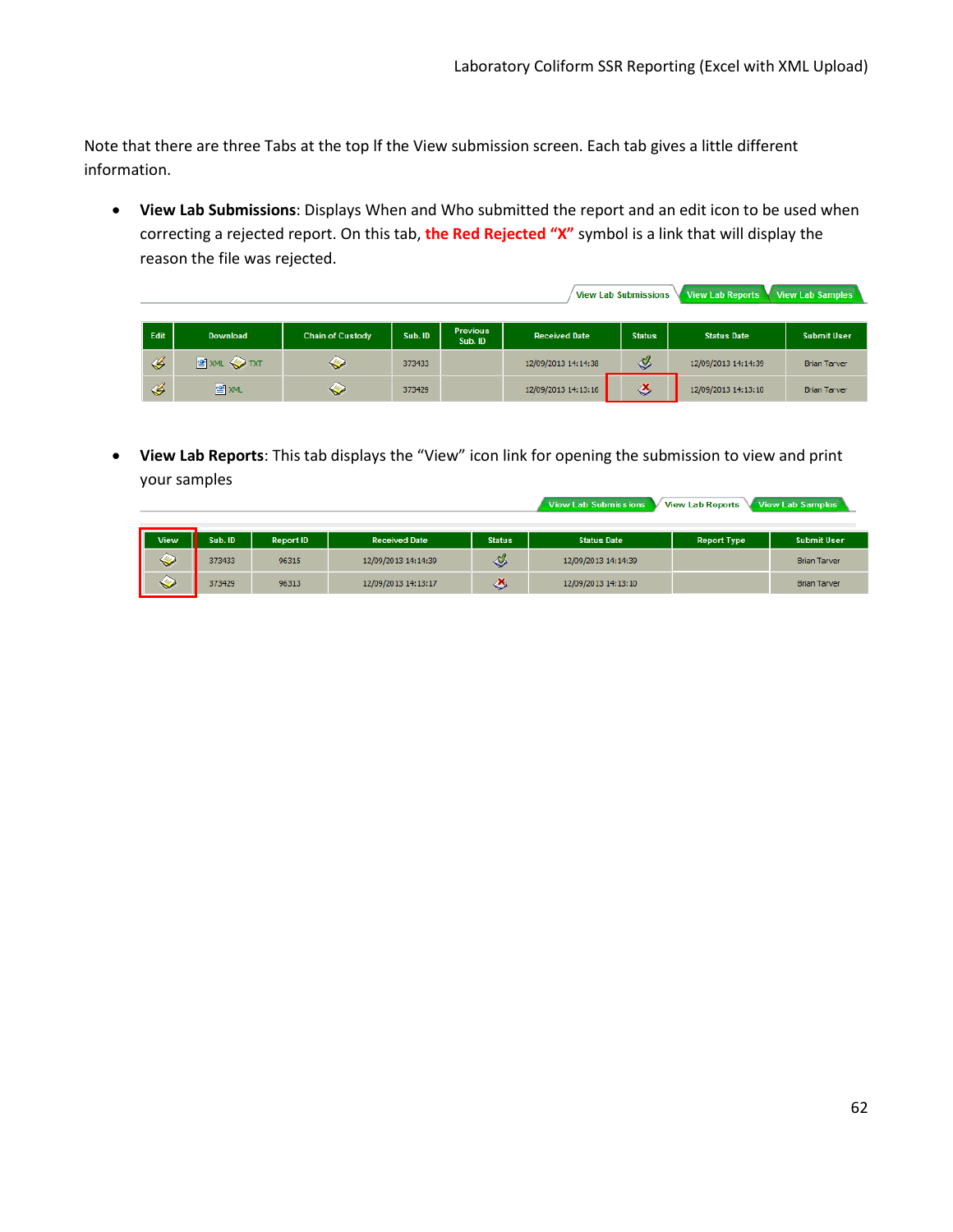• **View Lab Samples:** This tab displays specific detail of the sample, by analyte. The status on this tab is the status given by EPA's internal database (SDWIS Status). This tab is useful for searching for a sample or samples, Submission ID, PWSID or sample number.

| <b>View Lab Submissions</b>    | <b>View Lab Reports</b><br><b>View Lab Samples</b> |  |
|--------------------------------|----------------------------------------------------|--|
| <b>View Samples</b>            |                                                    |  |
| $\Box$ $\Diamond$ Search Panel |                                                    |  |
|                                |                                                    |  |
| Lab Name:                      | DDAGW REPORTING LABORATORY C V<br>PWS ID:          |  |
| <b>SDWIS/State Status: All</b> | Lab Sample ID:<br>$\checkmark$                     |  |
| <b>Submission ID:</b>          |                                                    |  |
| Submitted between: 8/1/2013    | GO<br><b>III</b><br>H<br>10/3/2013<br>and          |  |

SDWIS/State Status: SUnavailable SPending SAccepted SFlagged SRejected

| View Data   Sample ID |         | <b>PWS ID</b> | <b>Analyte</b> | Sub. ID | Report ID | <b>Received Date</b>   | <b>SDWIS Status</b> | Status Date            | <b>Sample Reason</b>                                                                                                                                                 |
|-----------------------|---------|---------------|----------------|---------|-----------|------------------------|---------------------|------------------------|----------------------------------------------------------------------------------------------------------------------------------------------------------------------|
| ❤                     | 123     | OH2599912     | 3100           | 373433  | 96315     | 12/09/2013<br>14:14:39 | ц                   | 12/09/2013<br>14:14:39 |                                                                                                                                                                      |
| ◇                     | 123     | OH2599912     | 3100           | 373429  | 96313     | 12/09/2013<br>14:13:17 | ◈                   | 12/09/2013<br>14:13:17 |                                                                                                                                                                      |
| ❤                     | 656     | OH2599912     | 3100           | 358278  | 91579     | 10/04/2013<br>08:06:05 | ℐ                   | 10/04/2013<br>08:06:05 |                                                                                                                                                                      |
| ❤                     | 657     | OH2599912     | 3014           | 358278  | 91579     | 10/04/2013<br>08:06:05 | ${\mathcal{Q}}$     | 10/04/2013<br>08:06:05 |                                                                                                                                                                      |
| ❤                     | 657     | OH2599912     | 3100           | 358278  | 91579     | 10/04/2013<br>08:06:05 | $\mathcal{Q}$       | 10/04/2013<br>08:06:05 |                                                                                                                                                                      |
| ◇                     | 165464  | OH2599912     | 3100           | 358265  | 91575     | 10/04/2013<br>07:38:25 | ${\mathcal{Q}}$     | 10/04/2013<br>07:38:25 |                                                                                                                                                                      |
| ❤                     | 123654  | OH2599912     | 3100           | 349866  | 88241     | 08/21/2013<br>07:17:18 | €                   | 08/21/2013<br>07:17:18 |                                                                                                                                                                      |
| ❤                     |         | OH2599912     | 3100           | 348860  | 88147     | 08/19/2013<br>15:08:59 | ц                   | 08/19/2013<br>15:08:59 | REJECT: Sample failed duplicate by data check. Sample with<br>the same laboratory sample ID, laboratory and collection<br>year already present in database. (SAMPLE) |
| ❤                     | 2131231 | OH2599912     | 1040           | 345265  | 87237     | 08/07/2013<br>07:11:15 | ℐ                   | 08/07/2013<br>07:11:15 |                                                                                                                                                                      |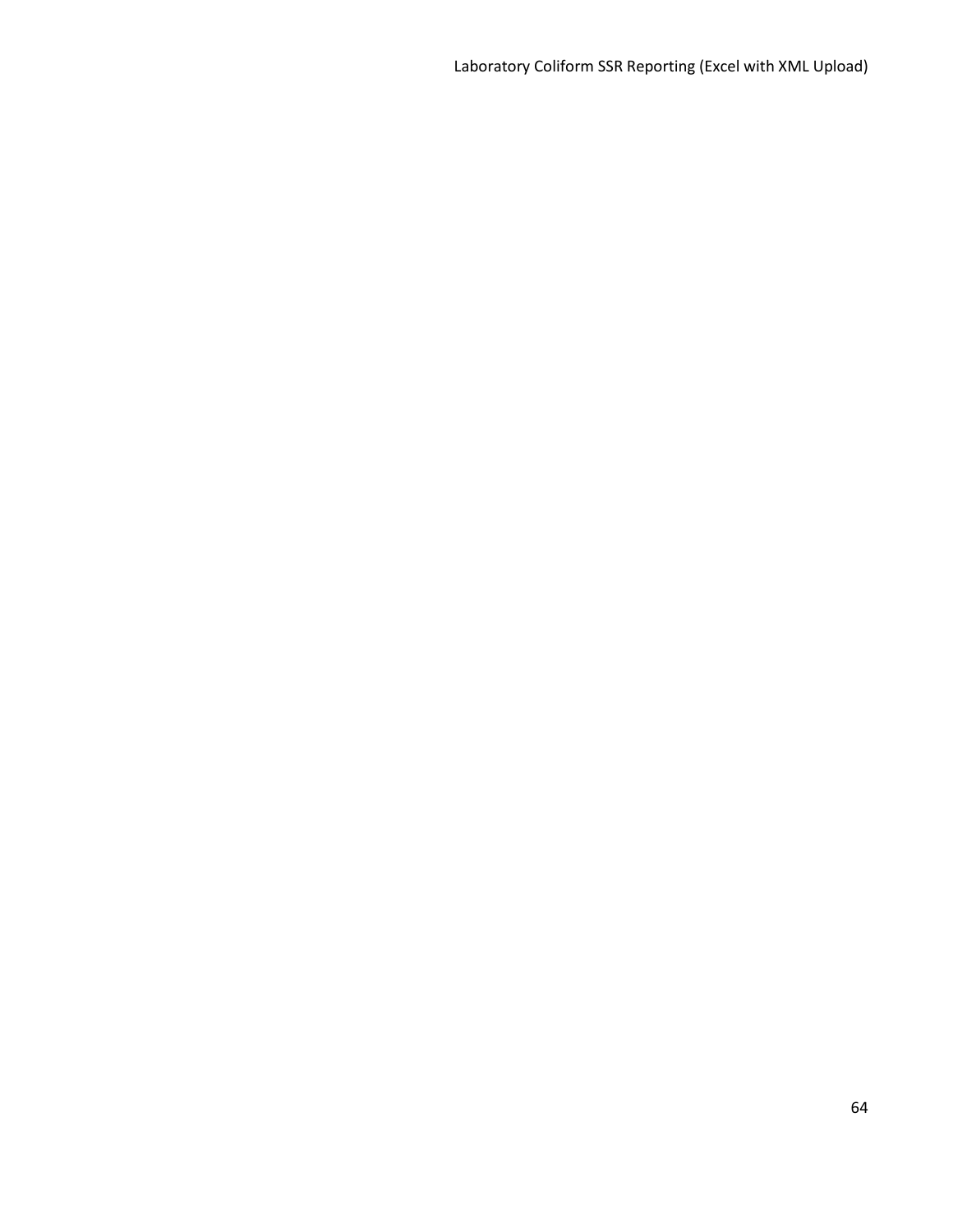### **Create a new Coliform SSR (Excel with xml upload or Copy and Paste)**

- **1.** Log into eDWR
- **2.** Select **eDrinking Water Reports**.
- **3.** Select **Create New Reports** from the Laboratory Menu.



4. Select a Download **Excel**. When downloading the Spreadsheet save it to a location on your PC where you can retrieve it. Once the file is downloaded, you can log out of the eBusiness Center.

| Safe Drinking Water Reports for: SDWIS TEST LAB |                                  |                  |              |                    |       |                     |  |  |  |  |  |
|-------------------------------------------------|----------------------------------|------------------|--------------|--------------------|-------|---------------------|--|--|--|--|--|
| <b>Form Type</b>                                | <b>Description</b>               | <b>View Form</b> | Download     |                    |       | <b>Online Entry</b> |  |  |  |  |  |
| <b>Generic Chemical Analysis</b>                | <b>Generic Chemical Analysis</b> | View             | 图 XML        | <b>X</b> Excel     | Entry | Copy/Paste          |  |  |  |  |  |
| <b>Generic Coliform Analysis</b>                | <b>Generic Coliform Analysis</b> | View             | <b>图</b> XML | $\mathbf{X}$ Excel | Entry | Copy/Paste          |  |  |  |  |  |

- **5. Open Excel** and the Lab\_Coliform.xls spreadsheet.
	- A security window may pop up regarding "Macros". A Macro is a program embedded into this spreadsheet that must run to complete the submission. Select **Enable** Macros when prompted.

| <b>ChieEPA</b><br><b>Division of Drinking and Ground Waters</b> |                                            |                   |                               |  |                                  |  |                           | <b>Microbiological</b><br><b>Sample Submission Report (SSR)</b> |              |                                         |                                              |                     |  |  |
|-----------------------------------------------------------------|--------------------------------------------|-------------------|-------------------------------|--|----------------------------------|--|---------------------------|-----------------------------------------------------------------|--------------|-----------------------------------------|----------------------------------------------|---------------------|--|--|
| Central Office<br>50 W Town Street<br>Columbus, Ohio 43215      | (614) 728-3778  FAX (614) 728-0160         |                   |                               |  |                                  |  |                           |                                                                 |              |                                         |                                              |                     |  |  |
| Version<br><b>Last Updated</b>                                  | 2.0.0<br>December 12, 2011                 |                   |                               |  |                                  |  |                           |                                                                 |              |                                         |                                              | <b>Generate XML</b> |  |  |
|                                                                 | Reporting Lab Certification Number*:       |                   |                               |  |                                  |  |                           |                                                                 |              |                                         |                                              |                     |  |  |
| * - Indicates Required Field                                    | NOTE: Begin entering samples in row 13     |                   |                               |  |                                  |  |                           |                                                                 |              |                                         |                                              |                     |  |  |
|                                                                 |                                            |                   |                               |  |                                  |  | <b>Sample Information</b> |                                                                 |              |                                         |                                              |                     |  |  |
| Lab Sample<br>Number*                                           | Analytical Lab<br>Certification<br>Number* | PWS ID<br>Number* | Sample<br>Collection<br>Date* |  | Sample<br><b>Collection Time</b> |  | Sample<br>Collector*      | Sample Collector Phone<br>Number*<br>(Numbers Only)             | Sample Type* | <b>Original Lab</b><br>Sample<br>Number | <b>Street Address</b><br>or Tap<br>Location* | Analyte             |  |  |
|                                                                 |                                            |                   |                               |  |                                  |  |                           |                                                                 |              |                                         |                                              |                     |  |  |
|                                                                 |                                            |                   |                               |  |                                  |  |                           |                                                                 |              |                                         |                                              |                     |  |  |
|                                                                 |                                            |                   |                               |  |                                  |  |                           |                                                                 |              |                                         |                                              |                     |  |  |
|                                                                 |                                            |                   |                               |  |                                  |  |                           |                                                                 |              |                                         |                                              |                     |  |  |
|                                                                 |                                            |                   |                               |  |                                  |  |                           |                                                                 |              |                                         |                                              |                     |  |  |

- 6. Enter your lab Certification number at the top (C7)
- 7. Enter the results: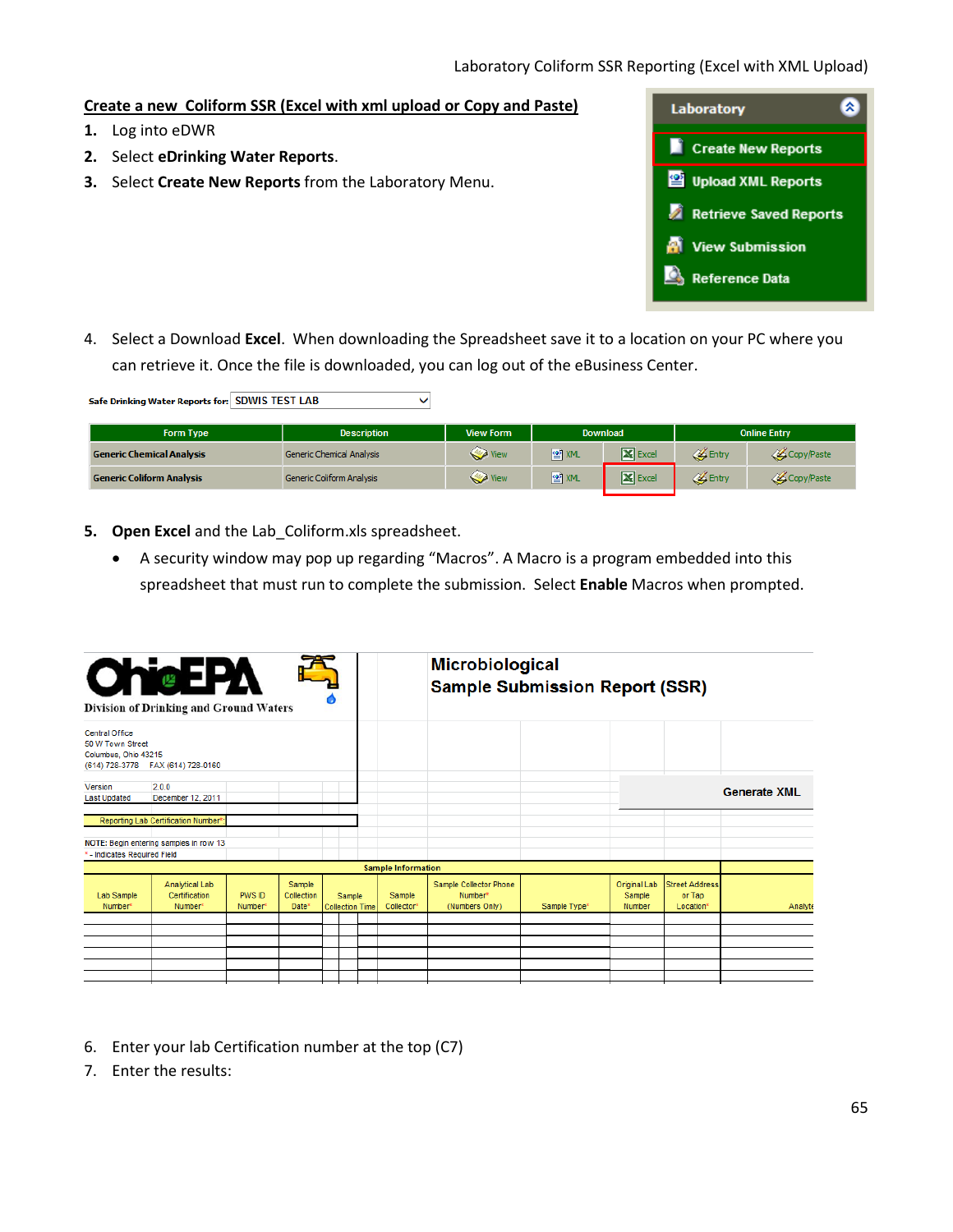8. Each sample must have a Total Coliform result. However if the Total Coliform result is Positive, then an E.Coli result must also be entered. The example below shows how three samples could be entered. The first two are TC negative and are entered on one row each. The third sample is TC positive. Note that there are two rows of result data for it. One row for the Total coliform result and one row for the E.Coli result.

|                       | <b>Sample Information</b>                  |                   |                               |  |        |                        |                          |                                                                 |                    |                                  |                                              |  |  |  |
|-----------------------|--------------------------------------------|-------------------|-------------------------------|--|--------|------------------------|--------------------------|-----------------------------------------------------------------|--------------------|----------------------------------|----------------------------------------------|--|--|--|
| Lab Sample<br>Number* | Analytical Lab<br>Certification<br>Number* | PWS ID<br>Number* | Sample<br>Collection<br>Date* |  | Sample | <b>Collection Time</b> | Sample<br>Collector*     | Sample Collector Phone<br>Number <sup>*</sup><br>(Numbers Only) | Sample Type*       | Original Lab<br>Sample<br>Number | <b>Street Address</b><br>or Tap<br>Location* |  |  |  |
|                       | 226                                        | OH5744112         | 03/31/2015 10 00              |  |        | <b>AM</b>              | Stephen Pratt 9376570136 |                                                                 | Routine-Compliance |                                  | wellhouse #1                                 |  |  |  |
|                       | 226                                        | OH5744112         | 03/31/2015 10 05              |  |        | AM                     | Stephen Pratt 9376570136 |                                                                 | Routine-Compliance |                                  | wellhouse #2                                 |  |  |  |
|                       | 226                                        | OH5744112         | 03/31/2015 10 10              |  |        | AM                     | Stephen Pratt 9376570136 |                                                                 | Routine-Compliance |                                  | wellhouse #3                                 |  |  |  |
|                       | 226                                        | OH5744112         | 03/31/2015 10 10              |  |        | AM                     | Stephen Pratt 9376570136 |                                                                 | Routine-Compliance |                                  | wellhouse #3                                 |  |  |  |
|                       |                                            |                   |                               |  |        |                        |                          |                                                                 |                    |                                  |                                              |  |  |  |
|                       |                                            |                   |                               |  |        |                        |                          |                                                                 |                    |                                  |                                              |  |  |  |

|                             | <b>Analysis Results</b> |  |  |  |                                                                      |  |      |          |                             |                                         |                                         |                  |                                         |                 |            |
|-----------------------------|-------------------------|--|--|--|----------------------------------------------------------------------|--|------|----------|-----------------------------|-----------------------------------------|-----------------------------------------|------------------|-----------------------------------------|-----------------|------------|
| Analyte Code*               | Start Date Start Time   |  |  |  | Analysis<br>Analysis   Analysis   Completion   Completion  <br>Date* |  | Time | Analysis | <b>Data Quality Results</b> | Analysis<br>Method<br>Code <sup>*</sup> | <b>Microbe</b><br>Presence<br>Indicator | Free<br>Residual | Chlorine   Total Chlorine  <br>Residual | <b>Comments</b> | Analyst #* |
| 3100 COLIFORM, TOTAL (TCR)  |                         |  |  |  | 03/31/2015 12 30 PM 03/31/2015 12 40 PM                              |  |      |          |                             | 9223B-PA Absence                        |                                         |                  |                                         |                 | 3418       |
| 3100I COLIFORM, TOTAL (TCR) |                         |  |  |  | 03/31/2015 12 30 PM 03/31/2015 12 40 PM                              |  |      |          |                             | 9223B-PA Absence                        |                                         |                  |                                         |                 | 3418       |
| 3100 COLIFORM, TOTAL (TCR)  |                         |  |  |  | 03/31/2015 12 30 PM 03/31/2015 12 40 PM                              |  |      |          |                             | 9223B-PA Presence                       |                                         |                  |                                         |                 | 3418       |
| 3014I COLIFORM, E. COLI     |                         |  |  |  | 03/31/2015 12 30 PM 03/31/2015 12 40 PM                              |  |      |          |                             | 9223B-PA Absence                        |                                         |                  | $\mathbf{3}$                            |                 | 3418       |
|                             |                         |  |  |  |                                                                      |  |      |          |                             |                                         |                                         |                  |                                         |                 |            |
|                             |                         |  |  |  |                                                                      |  |      |          |                             |                                         |                                         |                  |                                         |                 |            |

- 9. Save this Excel file.Save it in a location on the PC that you will be able to find again. Save it with a name that will help identify the samples. For Example save as **Lab\_Coliform-March.xls** or **Lab\_Coliform-25-45.xls** (indicating the sample numbers in the file).
- 10. Create and save the XML file that will be uploaded in eDWR. Note that the XML file is NOT the same and the excel spreadsheet that the data/results were entered into.

Click the gray button at the top of the spreadsheet "Generate XML"

| <b>ChicEPX</b><br><b>Division of Drinking and Ground Waters</b>   |                                            |                                      |                                           |                 |          |                                                      | <b>Microbiological</b><br><b>Sample Submission Report (SSR)</b> |                                          |                                                |                                              |                                                        |  |
|-------------------------------------------------------------------|--------------------------------------------|--------------------------------------|-------------------------------------------|-----------------|----------|------------------------------------------------------|-----------------------------------------------------------------|------------------------------------------|------------------------------------------------|----------------------------------------------|--------------------------------------------------------|--|
| <b>Central Office</b><br>50 W Town Street<br>Columbus, Ohio 43215 | (614) 728-3778  FAX (614) 728-0160         |                                      |                                           |                 |          |                                                      |                                                                 |                                          |                                                |                                              |                                                        |  |
| Version<br><b>Last Updated</b>                                    | 2.0.0<br>December 12, 2011                 |                                      |                                           |                 |          |                                                      |                                                                 |                                          |                                                |                                              | <b>Generate XML</b>                                    |  |
|                                                                   | Reporting Lab Certification Number*: 226   |                                      |                                           |                 |          |                                                      |                                                                 |                                          |                                                |                                              |                                                        |  |
| - Indicates Required Field                                        | NOTE: Begin entering samples in row 13     |                                      |                                           |                 |          |                                                      |                                                                 |                                          |                                                |                                              |                                                        |  |
|                                                                   |                                            |                                      |                                           |                 |          | <b>Sample Information</b>                            |                                                                 |                                          |                                                |                                              |                                                        |  |
| <b>Lab Sample</b><br>Number*                                      | Analytical Lab<br>Certification<br>Number* | <b>PWS ID</b><br>Number <sup>®</sup> | Sample<br>Collection<br>Date <sup>*</sup> | Collection Time | Sample   | Sample<br>Collector*                                 | Sample Collector Phone<br>Number*<br>(Numbers Only)             | Sample Type*                             | <b>Original Lab</b><br>Sample<br><b>Number</b> | <b>Street Address</b><br>or Tap<br>Location* | Analyte Code*                                          |  |
|                                                                   | 226                                        | OH5744112                            | 03/31/2015 10                             | 00              | AM       | Stephen Pratt 9376570136                             |                                                                 | Routine-Compliance                       |                                                | wellhouse #1                                 | 3100 COLIFORM, TOTAL (TCR)                             |  |
|                                                                   | 226                                        | OH5744112<br>OH5744112               | 03/31/2015 10                             | 05              | AM       | Stephen Pratt 9376570136                             |                                                                 | Routine-Compliance                       |                                                | wellhouse #2                                 | 3100 COLIFORM, TOTAL (TCR)                             |  |
|                                                                   | 226<br>226                                 | OH5744112                            | 03/31/2015 10<br>03/31/2015 10 10         | 10              | AM<br>AM | Stephen Pratt 9376570136<br>Stephen Pratt 9376570136 |                                                                 | Routine-Compliance<br>Routine-Compliance |                                                | wellhouse #3<br>wellhouse #3                 | 3100  COLIFORM, TOTAL (TCR)<br>3014  COLIFORM, E. COLI |  |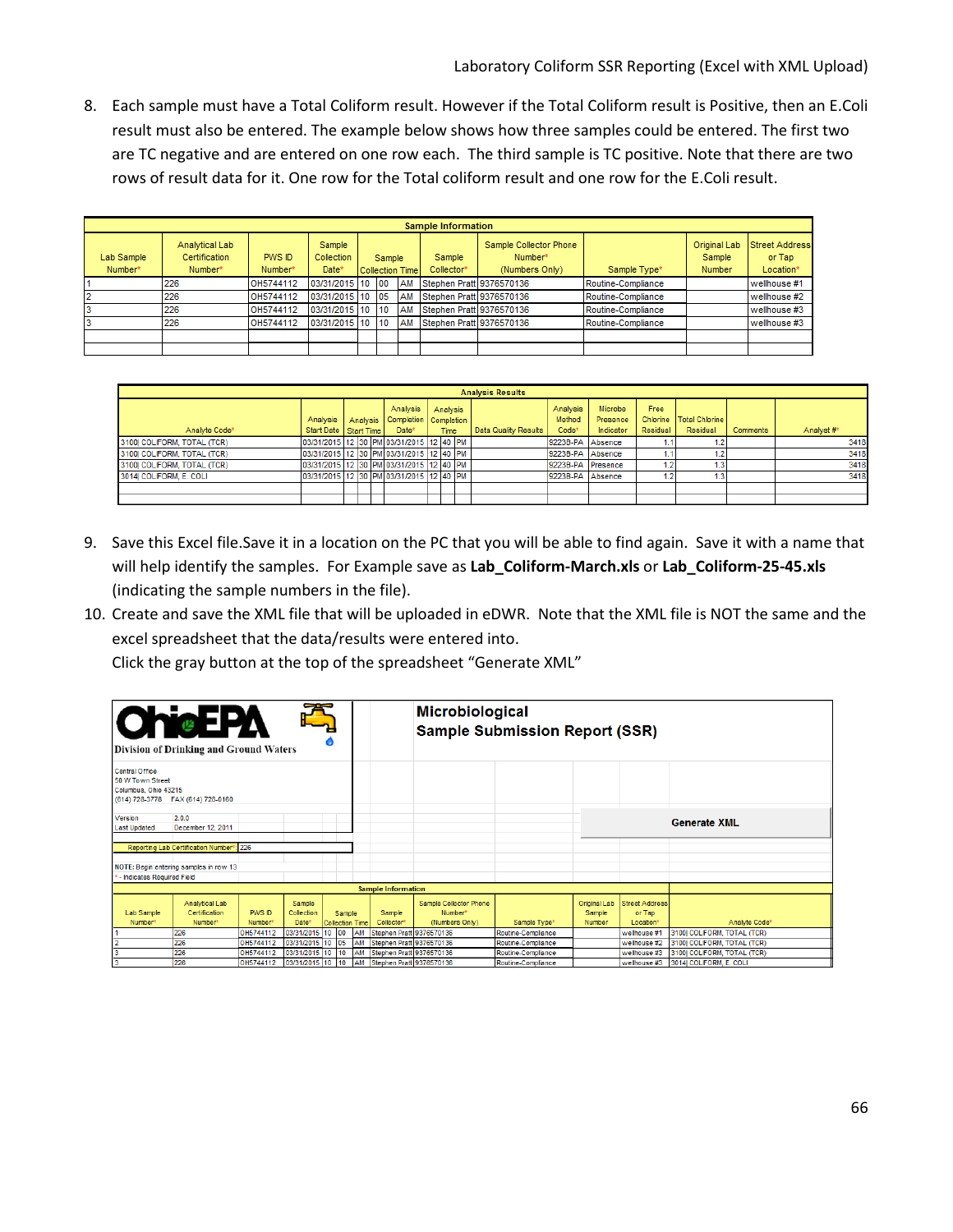- **Generate XML Generate XML** Are you ready to proceed? 디 I Lab Street Address ple or Tap No Location<sup>®</sup> Analyte Code<sup>\*</sup> Yes  $\overline{\mathbb{O}}$ ber 57 wellhouse #1 3100| COLIFORM, TOTAL (TCR) 576wellhouse #2 3100| COLIFORM, TOTAL (TCR) **IRoutine-Compliance**
- 11. Confirm that you are ready to proceed

12. File Save Window opens by default to the computer's Root Directory (C-Drive)



13. Browse to a folder or directory on your computer where you will be able to find this file when you go to submit it. You may want to create a folder to save these to.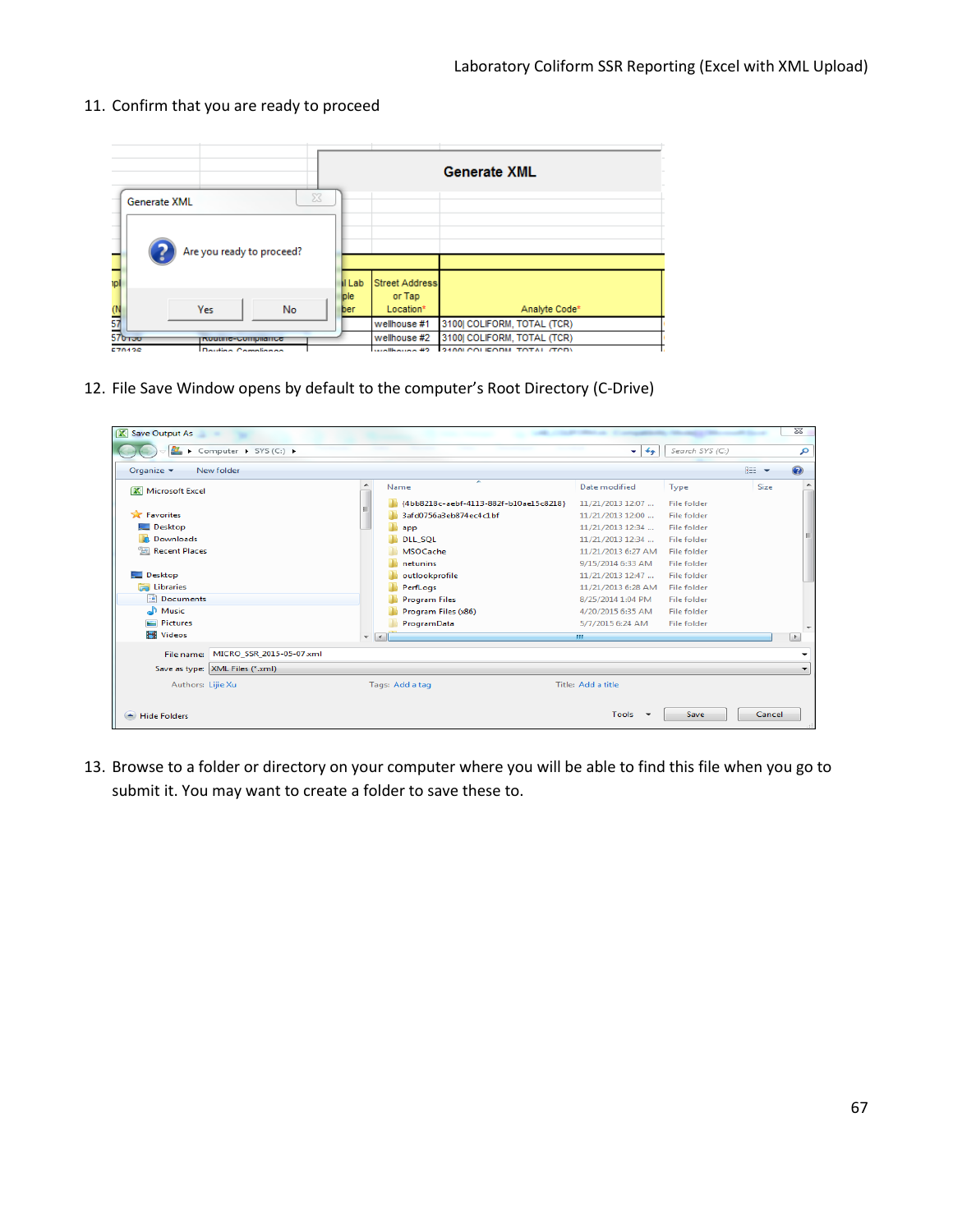| X Save Output As                         |                                                    |                                                     |                             |                      | $\Sigma$ |
|------------------------------------------|----------------------------------------------------|-----------------------------------------------------|-----------------------------|----------------------|----------|
|                                          | Libraries > Documents > eDWR Testing > EPA Reports |                                                     | $+$<br>۰ı                   | Search EPA Reports   | م        |
| Organize $\blacktriangledown$            | New folder                                         |                                                     |                             | <b>图三 →</b>          | $\odot$  |
| Microsoft Excel                          |                                                    | ×<br><b>Documents library</b><br><b>EPA Reports</b> |                             | Arrange by: Folder ▼ |          |
| <b>TA</b> Favorites<br>Desktop           |                                                    | Ξ<br>Name                                           |                             | Date modified        | Type     |
| <b>Downloads</b><br><b>Recent Places</b> |                                                    |                                                     | No items match your search. |                      |          |
| Desktop<br>Libraries<br>ra,<br>Documents |                                                    |                                                     |                             |                      |          |
| Music<br>Pictures<br><b>N</b> Videos     |                                                    | $ -$                                                | $\mathbf{m}$                |                      |          |
|                                          | File name: MICRO_SSR_2015-05-07.xml                |                                                     |                             |                      | ut.      |
|                                          | Save as type: XML Files (*.xml)                    |                                                     |                             |                      | ٠<br>۰   |
| Authors: Lijie Xu                        |                                                    | Tags: Add a tag                                     | Title: Add a title          |                      |          |
| Hide Folders                             |                                                    |                                                     | Tools $\sim$                | Cancel<br>Save       |          |

14. Name the XML file something that will help you identify it or the samples that are in it. By default the system will name it Micro\_SSR\_YYYY-mm-dd.xml. You may name it something to indicate what samples are contained in it. Click Save.

| File name: Bacti Samples 1-3      |
|-----------------------------------|
| Save as type:   XML Files (*.xml) |

15. When the file is complete select OK



- 16. The XML files has been created and it is ready to be uploaded to Ohio EPA.
- 17. Save and close the Excel Spreadsheet.
- 18. Open Internet Explorer and log into the eBusiness Center. Select eDrinking Water Reports.
- 19. Select Upload XML Reports from the Laboratory Menu.

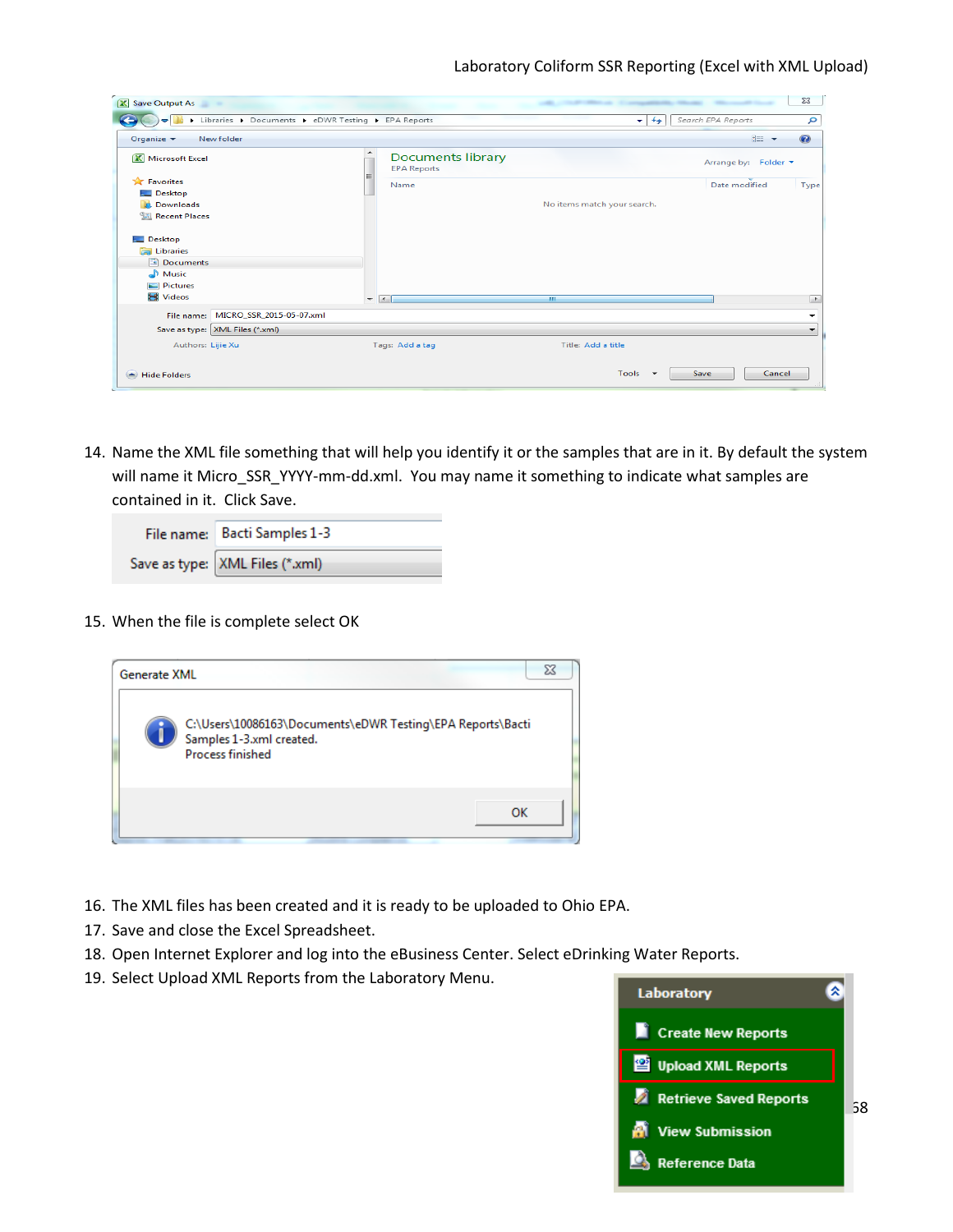|                | <b>Browse to XML File - Test File</b>    | <b>Browse to XML File - PIN and Upload File</b>                                                                                                                                                                                                                                                                                                                                                                                                                                                                                                                                                                                                                                                 |        |
|----------------|------------------------------------------|-------------------------------------------------------------------------------------------------------------------------------------------------------------------------------------------------------------------------------------------------------------------------------------------------------------------------------------------------------------------------------------------------------------------------------------------------------------------------------------------------------------------------------------------------------------------------------------------------------------------------------------------------------------------------------------------------|--------|
| ٦.             | <b>Select File</b>                       |                                                                                                                                                                                                                                                                                                                                                                                                                                                                                                                                                                                                                                                                                                 | Browse |
| $\overline{2}$ | <b>Test File</b>                         | <b>Test File</b>                                                                                                                                                                                                                                                                                                                                                                                                                                                                                                                                                                                                                                                                                |        |
| 6              | <b>Certify Your</b><br><b>Submission</b> | As the true and sole authorized user of this Personal<br>Identification Number (PIN), by transmitting this<br>information electronically using this PIN, I certify under<br>penalty of law that: (1) I have not violated any term in<br>my Subscriber Agreement; and (2) I am otherwise<br>without any reason to believe that the confidentiality of<br>my PIN and/or password have been compromised now<br>or at any time prior to this submission; and I further<br>certify that: (1) I am familiar with the information<br>submitted herein and I have had the opportunity to<br>review it in electronic form and the information is true.<br>I have read and agree with the above statement |        |
| 4              | <b>Enter PIN</b>                         |                                                                                                                                                                                                                                                                                                                                                                                                                                                                                                                                                                                                                                                                                                 |        |
| G)             | <b>Security</b><br><b>Question</b>       | What color is red?                                                                                                                                                                                                                                                                                                                                                                                                                                                                                                                                                                                                                                                                              |        |
|                | Answer                                   |                                                                                                                                                                                                                                                                                                                                                                                                                                                                                                                                                                                                                                                                                                 |        |
|                | <b>Submit File</b>                       | <b>Submit</b>                                                                                                                                                                                                                                                                                                                                                                                                                                                                                                                                                                                                                                                                                   |        |

20. Select "Browse" and browse for the XML file that you created in step 10.

| Choose File to Upload                                |                                                                    | $\mathbf{x}$                                                  |
|------------------------------------------------------|--------------------------------------------------------------------|---------------------------------------------------------------|
| I Libraries > Documents > eDWR Testing > EPA Reports |                                                                    | Search EPA Reports<br>$+$<br>م<br>$\left  \mathbf{v} \right $ |
| Organize $\blacktriangledown$<br>New folder          |                                                                    | 888 ▼<br>O                                                    |
| <b>Exploration</b><br>Documents<br>Music             | $\blacktriangle$<br><b>Documents library</b><br><b>EPA Reports</b> | Arrange by: Folder ▼                                          |
| Pictures                                             | Name<br>릐                                                          | Date modified                                                 |
| Ħ<br><b>Videos</b>                                   | 图 LAB_COLIFORM March data.xls                                      | 5/7/2015 8:21 AM                                              |
| Tarver, Brian<br>$\sqrt{2}$                          | <b>Bacti Samples 1-3.xml</b>                                       | 5/7/2015 8:04 AM                                              |
| AppData                                              |                                                                    |                                                               |
| <b>Contacts</b>                                      |                                                                    |                                                               |
| <b>Desktop</b>                                       |                                                                    |                                                               |
| Downloads                                            |                                                                    |                                                               |
| Favorites                                            |                                                                    |                                                               |
| <b>A</b> Links                                       | m.<br>$\overline{\phantom{a}}$<br>$\rightarrow$                    |                                                               |
| File name: Bacti Samples 1-3.xml                     |                                                                    | All Files (*.*)<br>▼<br>$\cdot$                               |
|                                                      |                                                                    | Cancel<br>Open                                                |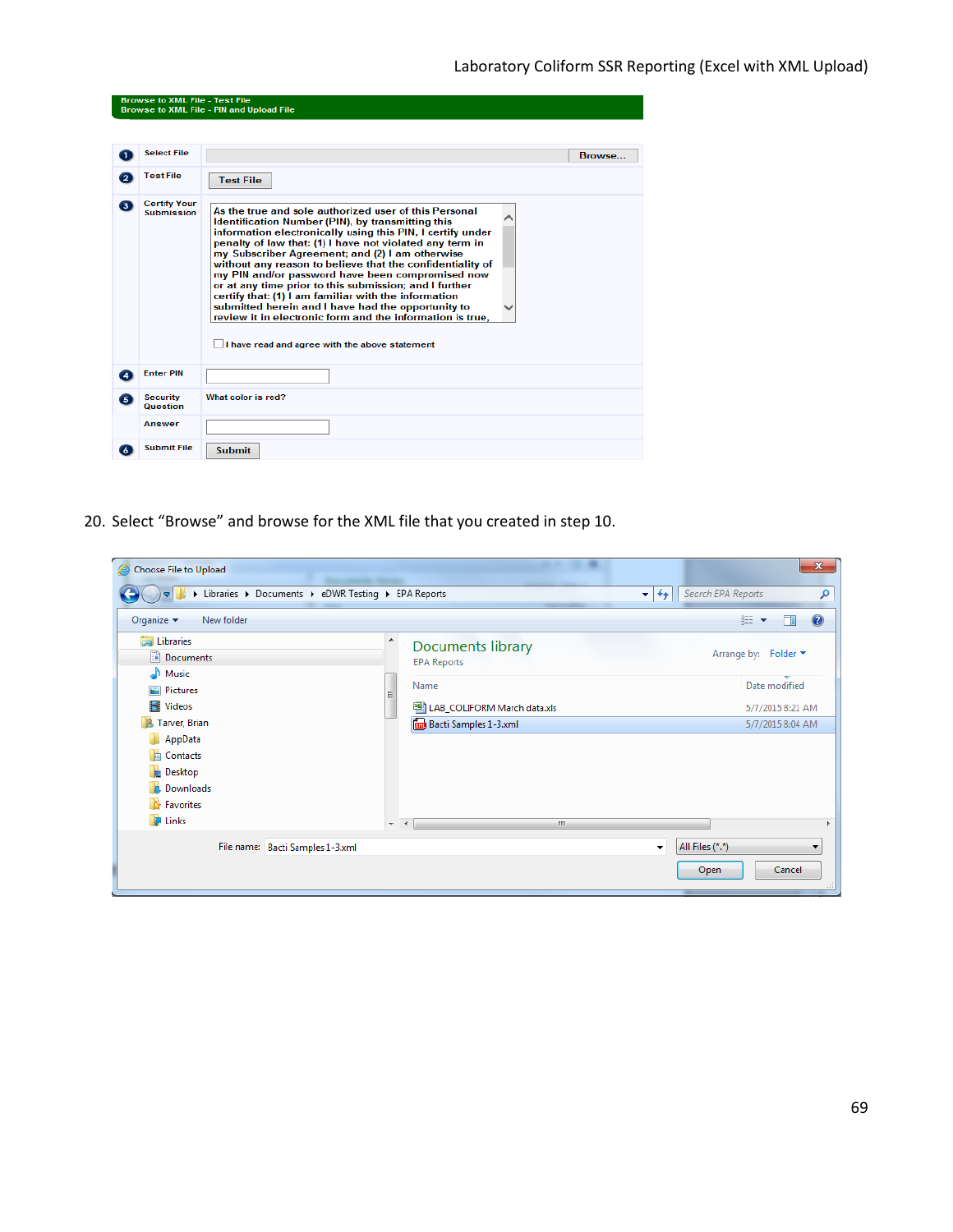21. Select Test File and confirm.



22. If your file is formatted correctly:

| • eDWR > Laboratory > Upload XML Reports<br><b>Browse to XML File - Test File</b><br>Browse to XML File - PIN and Upload File |                    |                  |  |  |
|-------------------------------------------------------------------------------------------------------------------------------|--------------------|------------------|--|--|
| The structure of your XML file(s) is acceptable.                                                                              |                    |                  |  |  |
|                                                                                                                               | <b>Select File</b> | Browse           |  |  |
|                                                                                                                               | Test File          | <b>Test File</b> |  |  |

- 23. If not formatted correctly or there is a validation error a message will be displayed
- 24. If not, correct the Excel Spreadsheet and go to step 9
- 25. If file is Acceptable then browse for the file again